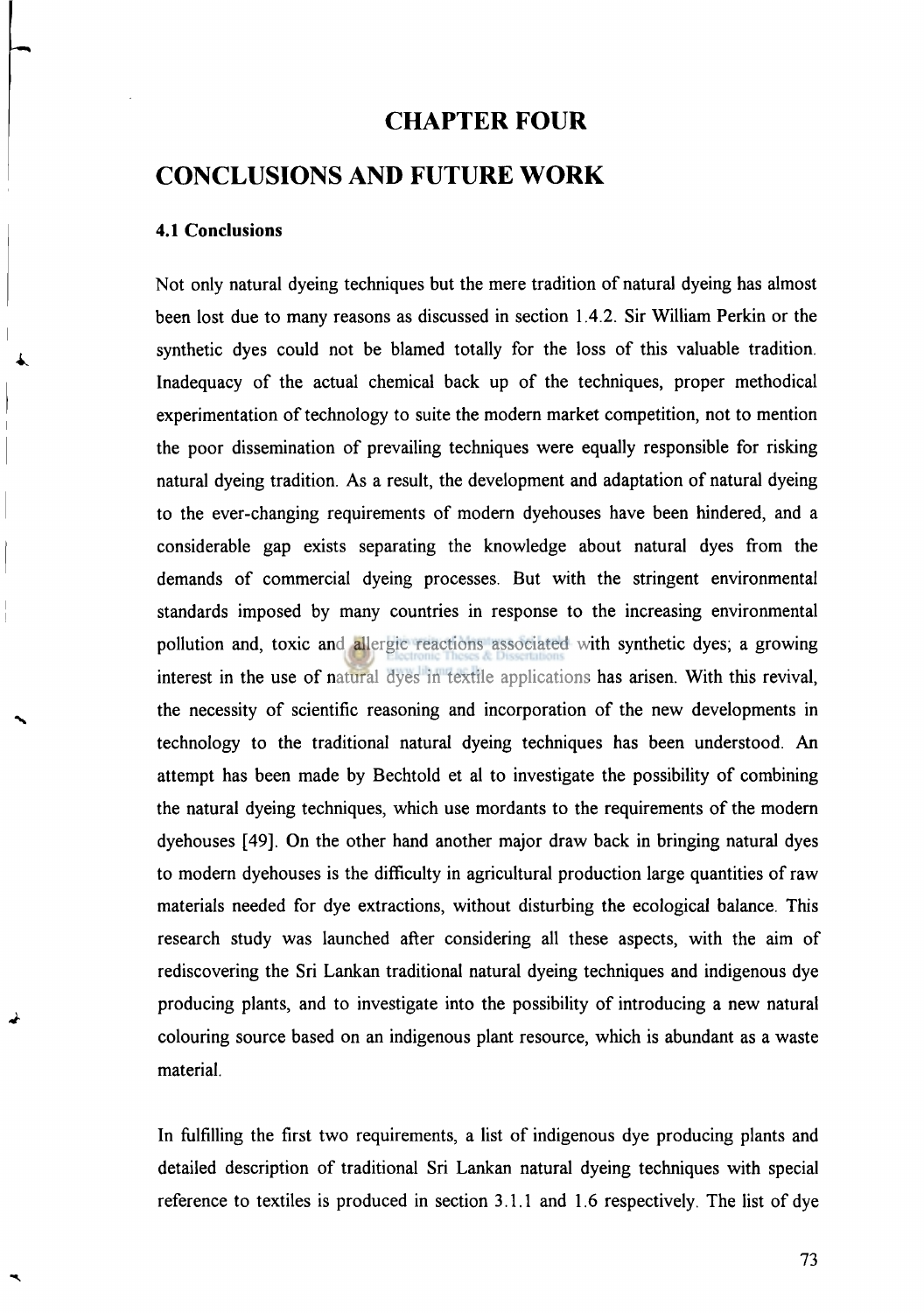**producing plants that is presented here is only the documented dye producing plant species and is only a very minute amount of the actually available such plant sources in Sri Lanka. To accomplish the third requirement, black tea, which is abundantly wasted as tea dust in factories and brewed tea in domestic sources were selected through a thorough literature survey and experimentation.** 

**Tea proved to be a good source of not only high amounts of dye intermediates (polyphenols) for natural dyes but also many other pigments that could be used as dye matter as well. Tea leaves were successful in using for extraction of polyphenols to be used for azo dye preparation. The extraction of polyphenols could be easily done in aqueous media, which were slightly alkaline (around pH 8). Approximately 64% and 34% of polyphenols out of the available polyphenols in black tea leaves were extracted from unused and brewed black tea leaves using the method developed in this study. The extractability of polyphenols showed higher values in alkaline solutions but should be further tested to come to a conclusion about the significance of extractability in alkaline media. The glycoside bonds in polyphenolglycosides, which are a common form of the polyphenols in tea can be hydrolysed to obtain more of free polyphenols. In this way the amount of water soluble polyphenols in tea can be**  increased and hence the yield of extractable polyphenols can be increased. Hydrolysis UP can be carried out by boiling tea leaves in the presence of an acid. LIBRARY

Out of the types of dyeing methods tested, namely mordant, vat and azo, tea provides  $\mathbb{R}$ **a promising base for in-situ azo dyes on cotton especially when the coupling component is exhausted as a cation in acidic media. The exhaustion of coupling component in the alkaline medium also produced good shade on cotton although they were not deep in shade as were in the acidic media.** 

**The extracted polyphenols were successfully used as in-situ azo dyes on cotton with moderate to good fastness properties and as ready-made insoluble azo dyes on polyester, nylon and wool with good to very good fastness properties. The polyester dyed with ready-made azo dyes gave moderate fastness ratings without reduction clearing and the fastness properties were improved considerably to give good to very good fastness after subjecting to reduction clearing. Nylon gave good fastness even without subjecting to reduction clearing and wool, which could not be reduction** 

**74**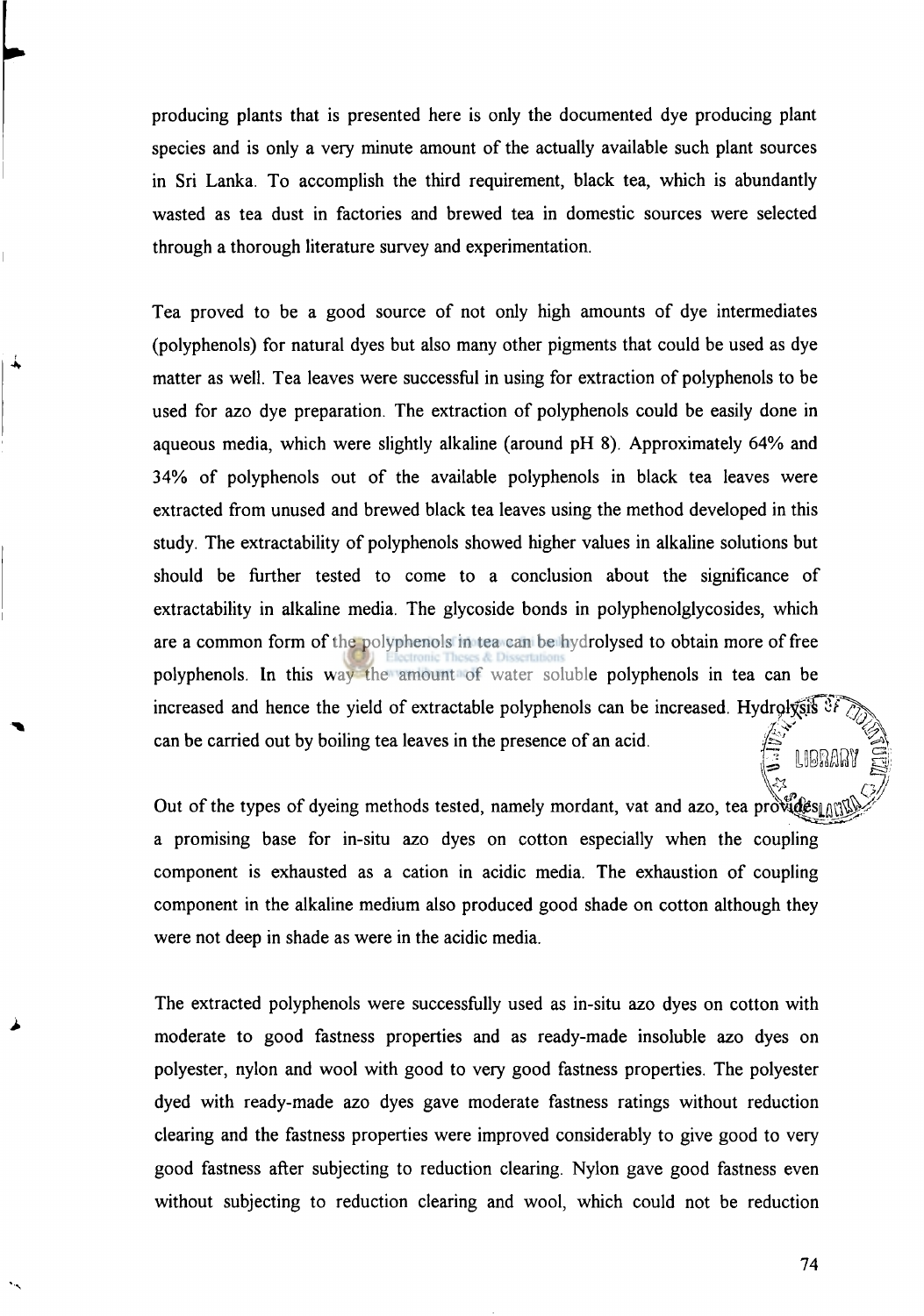**cleared in high alkaline conditions gave good fastness. The evenness of nylon and wool could be improved after soaping in a non-ionic detergent solution.** 

**The colour fastness to light of all dyed samples were poor (rating 2) and further improvements should be carried out using after treatments. The wash fastness of cotton was moderate and could be improved using similar treatments. The ready-made azo dyes prepared showed different colour shades and produced different shades on different types of fabrics as well as on the same type of fabric.** 

 $\overline{1}$ 

 $\cdot$ 

**In the case of cotton, the take up of polyphenols from the bath was difficult due to the poor substantivity of negative charged polyphenols to the similar charged cotton. Consequently, the use of an exhausting agent, a wetting agent, a suitable M.L.R. value, dye bath pH and higher dye bath temperature were tested to improve the up take. From the observations of these tests a 20.0g/l concentration of sodium chloride as the exhausting agent, 3.0g/l concentration of Newalol NF as the wetting agent, 1:50 of material to liquor ratio, ambient temperature as the dye bath temperature and a dye bath pH of 4.00 were chosen as the optimum conditions for exhaustion of polyphenols to cotton. Out of these conditions, acidic dye bath condition showed a considerable improvement of up take of polyphenols on to cotton since the cationic nature of polyphenols in acidic medium would be more substantive towards cotton fibre than its anionic form found in alkaline medium. But since Akaranta and Efanga had reported good in-situ azo dyeing on cotton using alkaline impregnation of red onion skin extract [30], both alkaline and acidic dye baths were used for in-situ azo dye application on cotton using tea polyphenols. In-situ azo dyes prepared on cotton using alkaline impregnation of tea polyphenols also gave reasonable dyeing with reasonable fastness ratings.** 

**As a whole, polyester and nylon could be dyed successfully with ready-made azo disperse dyes prepared with tea polyphenols and wool could be dyed with ready made azo acid dyes prepared with tea polyphenols [46]. Cotton could be dyed with in-situ azo dyes prepared with tea polyphenols satisfactorily; specifically when the impregnation is done in acidic medium. Since the same ready made azo dyes dye polyester, nylon and wool in the same dye bath conditions, this could be further developed to one bath dyeing of polyester/nylon and polyester/wool blends.** 

**75**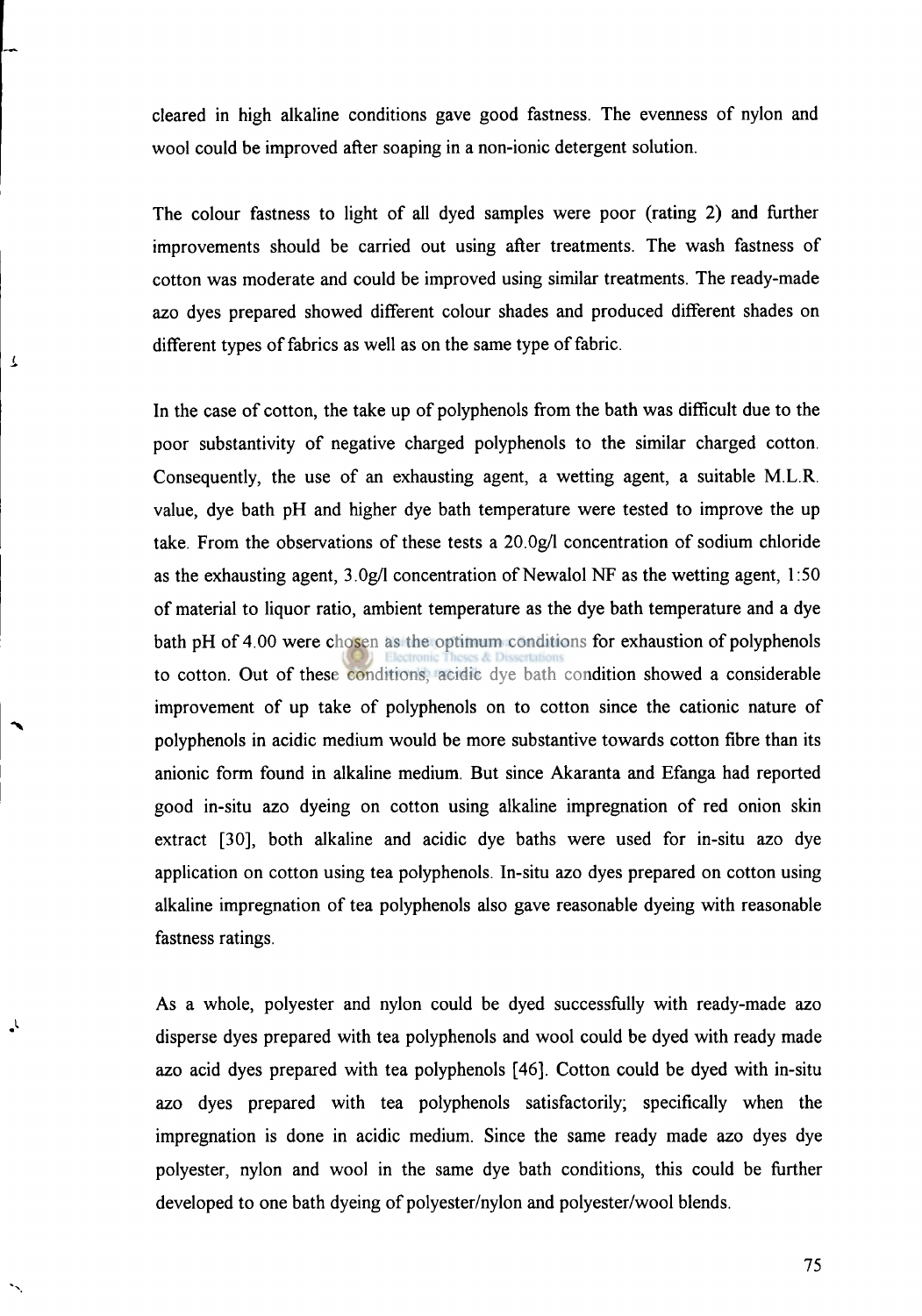**The results obtained in this study show that tea leaves is a good natural resource for the substitution of naphthols and other phenolic compounds in the preparation of azo dyes, especially for dyeing polyester, nylon, wool and cotton. The abundance of this bioresource in the form of tea waste from factories and brewed tea from domestic sources, which still contain sufficient polyphenols to be used as the coupling component; indicates the possibility of the utilization of tea waste as an economical raw material for the production of azo dyes. This can be considered as environmentally friendly and economical method since it incorporates reuse of a solid waste for the manufacture of dye. When considering the large amounts of synthetic dyestuffs that is being used in Sri Lanka (and in the world) this type of azo dye**  derived from natural source has a significant effect on the environment as well as on **the economy.** 

#### **4.2 Future Work**

 $\mathbf{y}'$ 

- Colour fastness to washing of cotton dyed with in-situ azo dyes prepared  $\frac{1}{2}$ **tea polyphenols could be improved. Treatments involving metal salts would result in hazardous effluents containing metal ions and natural mordents such as Myrobalan and Sumach or metals having less hazardous effects such as aluminium could be incorporated.**
- **Colour fastness to light of in-situ azo dyes as well as ready made azo dyes could be improved using similar treatments.**
- **Economical feasibility studies of the in-situ and ready-made azo dyes prepared from tea polyphenols could be carried out.**
- **Similar studies on ripened leaves of** *Artocarpus integrifolia* **and** *Terminalia catappa* **could be carried out.**
- **Colour measurements of the dyed samples could give a good understanding of the colours produced on fabrics.**
- **Good separation methodology for polyphenols and azo dyes could give more brilliance in colours.**
- **Identification and structural elucidation of the extracted polyphenols and the azo dyes prepared, using Infra Red Spectroscopy and Nuclear Magnetic Resonance Spectroscopy would give a good understanding of the behaviour of these compounds in dye baths and their mechanisms of dyeing.**

**76** 

LIBRARY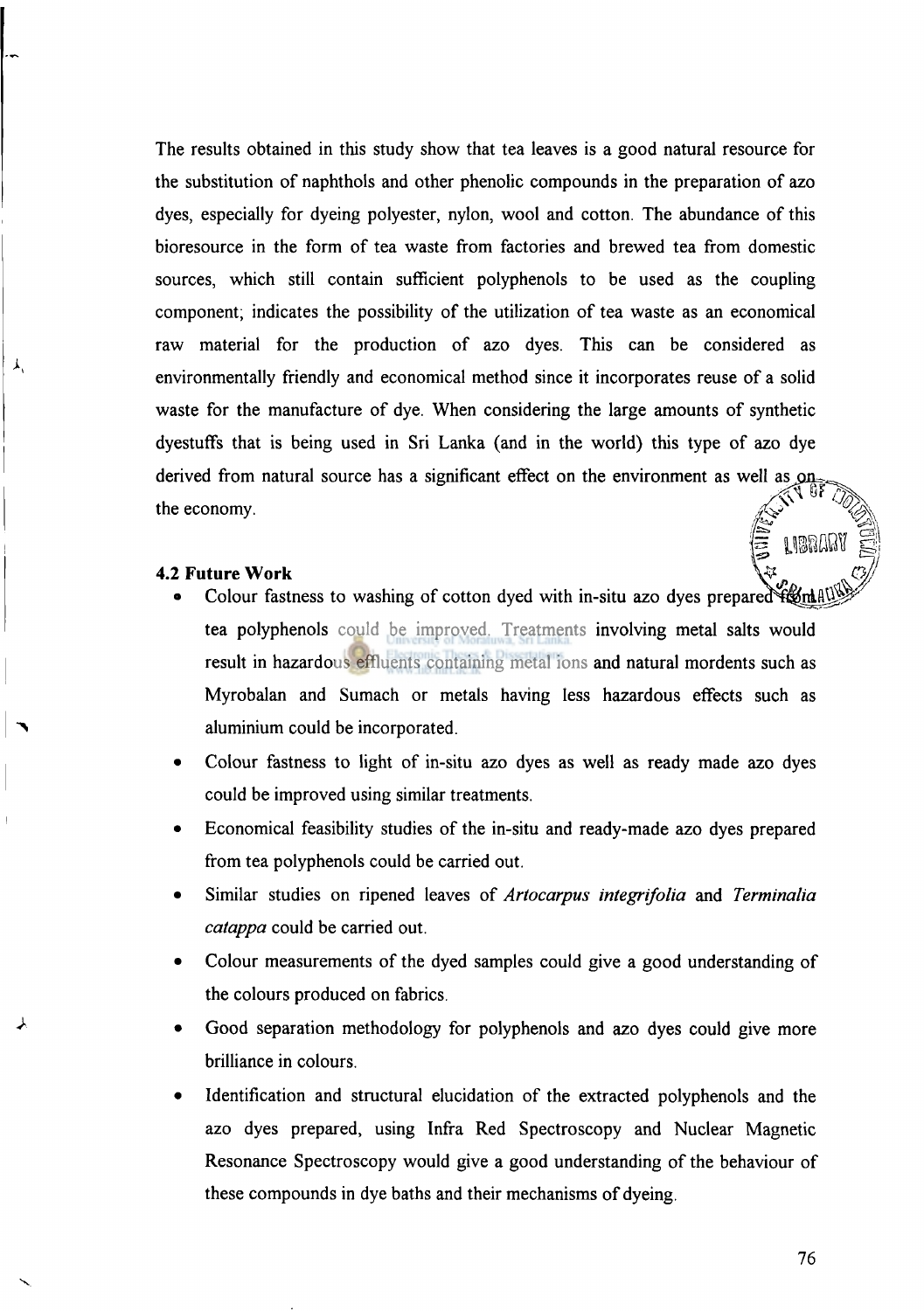### **REFERENCES**

- **[1]. Smith B.F., Block I.,** *Textiles in Perspective,* **U.S.A., Prentice-Hall, Inc. Englewood Cliffs, 1982**
- **[2]. Pardeshi P.D. and Paul R., "Natural Dyes: Dyeing Recipes and Extraction Methods",** *Dyechem Pharma,* **March 2002**
- **[3]. Rys P. and Zollinger H.,** *Fundamentals of the Chemistry and Applications of Dyes,* **London, Willey-Interscience (Division of John Willey and Sons Ltd.), First Edition, 1972**
- **[4]. Carr CM ,** *Chemistry of the Textiles Industry,* **UK, Chapman & Hall, 1995**
- **[5]. Holme I, "Recent Developments in Colorants for Textile Applications",**  *Surface Coatings International Part B: Coatings Transactions,* **85, B4, November 2002, 243-332**
- **[6]. Wimalaweera W.A., "Textile Colouration",** *Proceedings of the Seminar on Textile Technology Hand in Hand with Chemistry,* **13-15**
- [7]. http://www.undp.org/tcdc/bestprac/social/cases/3-textile.htm
- **[8], Shenai V.A.,** *Technology of Dyeing,* **Bombay, Sevak Publications, 1994**
- **[9]. Green D.,** *Fabric Printing and Dyeing,* **London, Des R.C.A., Mac Gibbon and Kee, 1972**
- **[10]. Horrocks A.R.,** *Recycling Textile and Plastic Waste,* **Cambridge, Woodhead Publishing Ltd., 1996**
- **[11].** *Environmental Norms In Sri Lanka,* **Board of Investment of Sri Lanka, 2001**
- **[12].** *Capabilities for Acquisition & Use of Selected Technologies: Dyestuff Manufacturing Technology for Commercialization,* **Economic & Social Commission for Asia & the Pacific, New York, United Nations Publication, 1995**
- **[13]. Macmillan H.F., F.L.S., A.H.R.H.S.,** *Tropical Planting & Gardening with Special reference to Ceylon,* London, Macmillan & Company Ltd., 5<sup>th</sup> **Edition, 1943**
- **[14]. Munidasa K.G.H., "Lanka's Dye and Tan Trees",** *Daily News,* **1988**

Υ

- **[15]. McGrath J.W.,** *Dyes from Lichens and Plants,* **Toronto, Van Nostrand Reinhold Ltd., 1977**
- **[16]. Vankar P.S., "Chemistry of Natural Dyes",** *Resonance,* **October 2000, 73-80**

**77**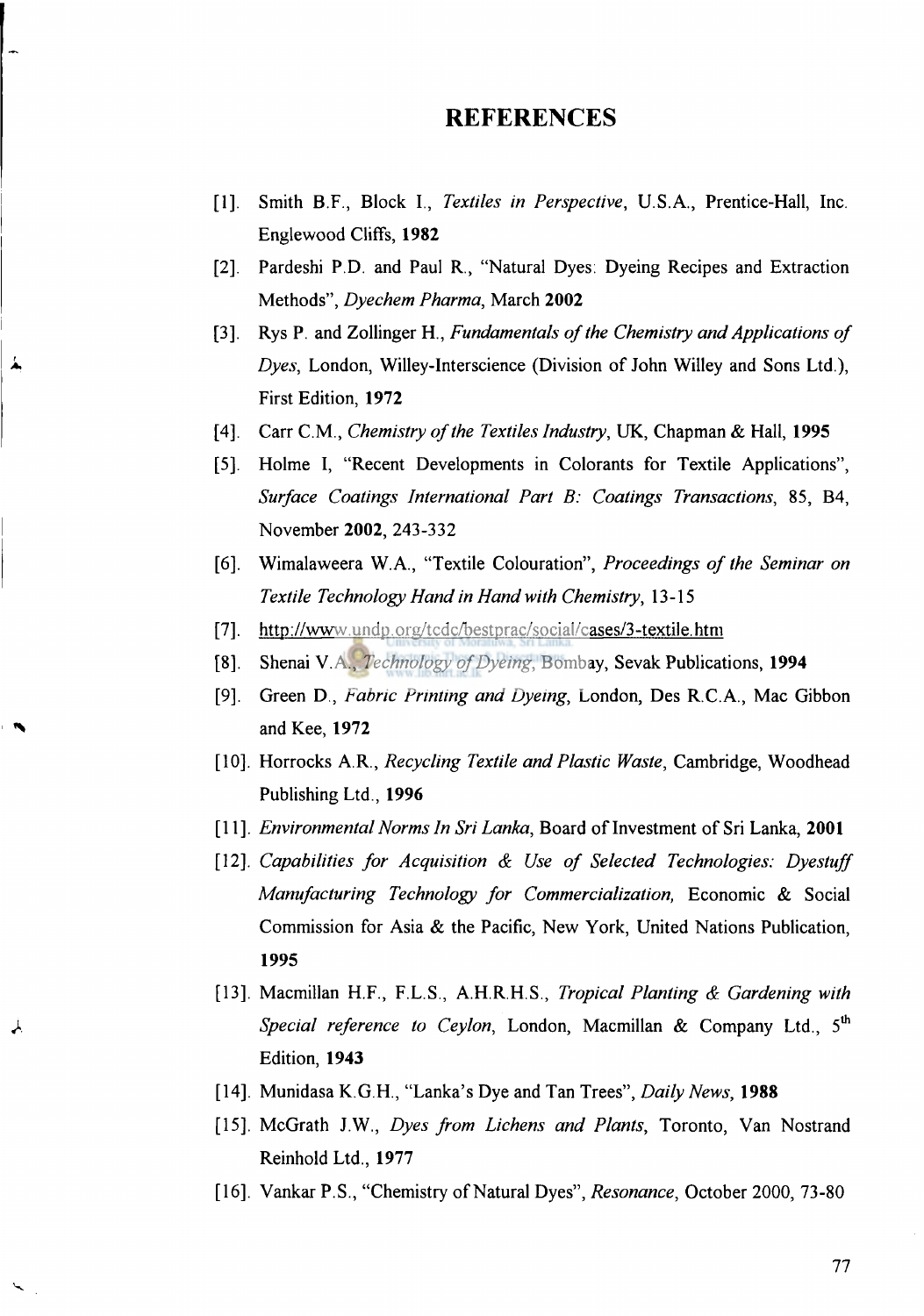- **. Coomaraswamy A.,** *Mediaeval Sinhalese Art,* **1908**
- **. Tilakasiri J.,** *Handicrafts of Sri Lanka,* **Sri Lanka, Tilakasiri S., 1994**
- **. Tennent J.E.,** *Ceylon,* **vol. II, Sri Lanka Tisara Prakasakayo Ltd., 6<sup>t</sup> <sup>h</sup> edition, 1860**
- **. Bennet J.W.,** *Ceylon and its capabilities: an account of its natural resources, indigenous productions, and commercial facilities,* **London, W.H. Allan & Company, 1843**
- [21]. http://www.dfmg.com.tw/html/REPORTS/BRIEF-**FOLDER/brief94cover.html**

Á.

- **. Taylor G.W., "Natural Dyes in Textile Application",** *Rev. Prog. Coloration,*  **1986, vol 16, 53-60**
- **. Graham H.N., "Green Tea Composition, Consumption, and Polyphenol Chemistry",** *Prev. Med,* **1992, vol. 21, 334-350**
- **. Stagg G.V. and Millin D.J., "The Nutritional and Therapeutic Value of Tea-A review",** *J. Sci. Fd. Agric,* **1975, vol. 26, 1439-1459**
- **. Eden T.,** *Tea: Tropical Agricultural Series,* **London, Longmans Group Ltd., 3 r d edition, 1976, 153**
- **. Keegel E.L.,** *Tea Manufacture in Ceylon,* **Tea Research Institute, Sri Lanka, Second edition, 1983**
- **. Picard D., "The Biochemistry** of **Green Tea Polyphenols and Their Potential Application in Human Skin Cancer",** *Alt. Med. Rev.,* **1996, (1), 31-42**
- **. "Antioxidants in black Tea may Help protect against Skin Cancer",** *CSIRO Media Release,* **1996**
- **. Lin J.K.and LiangY.C, "Cancer Chemoprevention by Tea Polyphenols",**  *Proc. Natl. Sci. Counc. ROC (B),* **vol. 24(1), 2000,1-13**
- **. Akaranta O. and Efanga D.E., "Dyeability of Textile Fibers with Azo Compounds Prepared by Coupling Red Onion Skin Extract with Diazonium Salts",** *J. Natn. Sci. Coun. of Sri Lanka,* **1997, vol. 25(2)**
- **. Deo H.T. and Desai B.K., "Dyeing of Cotton and Jute with Tea as a Natural Dye",** *JSDC,* **vol. 115, 1999, 224-227**
- **. Singh K.** *et al,* **"The German Ban-A: Realistic Appraisal",** *Colourage,* **2002, 43-45**
- **. Shore J.,** *Cellulosics Dyeing,* **Oxford, Society of Dyers and Colourists, 1995**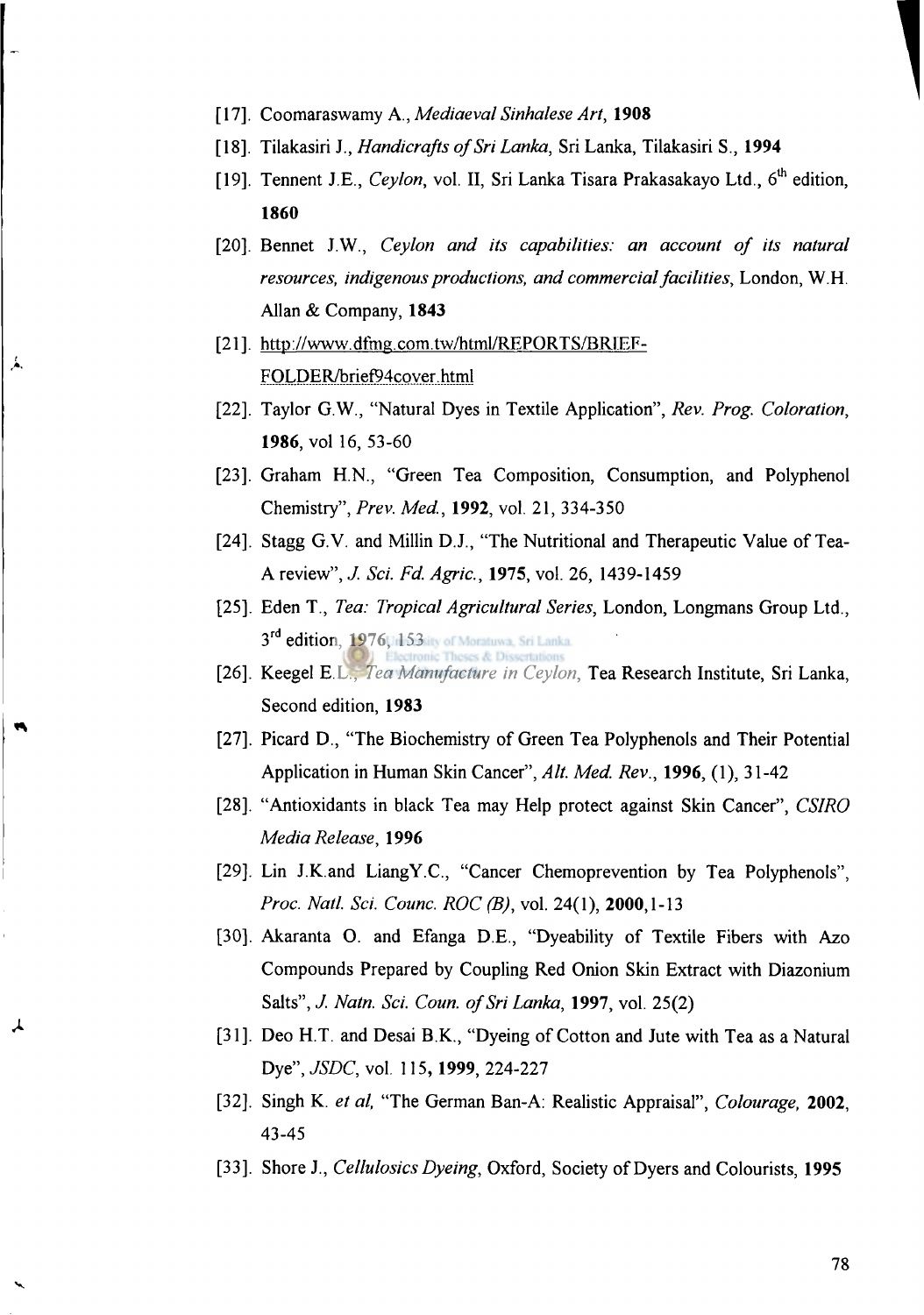- **[34], Vogel A.I.,** *A Text Book of Practical Organic Chemistry,* **3<sup>r</sup> <sup>d</sup> edition, 1956, London, Longmans, Green and Co. Ltd., 590**
- **[35]. [http://highered.mcgraw](http://highered.mcgraw-)[hill.com/sites/di/free/0072510](http://hill.com/sites/di/free/00725)846/36904/useful\_plants.pdf**
- **[36], Dweck AC , "Natural Ingredients for Colouring the Hair",** *Personal Care 4,*  **vol. 4, 9-17**
- [37]. http://www.fao.org/DOCREP/005/AC791E/AC791E12.htm
- **38. Record I., "Polyphenols in Foods and Beverages (wine and tea)",** *CSIRO Media Release,* **December 1996**
- **39. Teranishi R. and Horntein I.,** *Food Rev. Int.,* **New York, Marcel Dekker, 1995**
- **40. [http://in.confex.com/ift/2001](http://in.confex.com/ift/200) /techprogram/paper\_7047. htm**
- **41. Lin T.C. and Hsu F.L., "Tannin and Related Compounds from Terminalia catappa and Terminalia parviflora",** *J. Chin. Chem. Soc,* **vol. 46, No.4, 1999**
- **42. Lin Y.L.,** *et al,* **"Flavonoid Glycosides from** *Terminalia catappa L", J. Chin. Chem. Soc,* **2000, 47, 253-256**
- **43. Bhattacharya N., Doshi B.A. and Sahasrabudhe A.S., "Dyeing Jute Fibres with Natural Dyes",** *American Dyestuff Reporter,* **vol. 87, 4, 1998, 26-29-46**
- **44. Nair P.M., Rao A.V.R. and Venkataraman K., "Flavonoids of Artocarpus heterophyllus",** *Fesshgrift Kurt Mothes,* **vol. 317, 1965**
- **45. Vardhan M., Rao A.V.R. and Venkataraman K., "Colouring Matters of the wood of Artocarpus heterophyllus, Part VI",** *Ind. J. Chem.,* **1971, 9-7**
- **46. Shenai V.A.,** *Introduction to the Chemistry of Dyestuffs,* **Bombay, Sevak Prakashan, 2 <sup>n</sup> <sup>d</sup> edition, 1991**
- **47. Prayag R.S.,** *Dyeing of Wool, Silk and Man-made Fibres,* **India, Prayag L.R., 2nd edition, 1994**
- **48. Trotman E.R.,** *Dyeing and Chemical Technology of Textile Fibres,* **London, Edward Arnold, 6<sup>t</sup> <sup>h</sup> edition, 1984**
- **49. Bechtold T.,** *et al,* **"Natural Dyes in Modern Textile Dyehouses- How to Combine Experiences of Two Centuries to Meet the Demands of the Future?",** *Journal of Cleaner Production,* **vol. 11,5, 2003, 499-509**
- **50. Standard Methods for Determination of Colour Fastness to Washing, ISO 105 C01, C02, C03, C04, C05, 1987, Rubbing, ISO 105 X12-1990, and Light, ISO 105 B02, 1988**